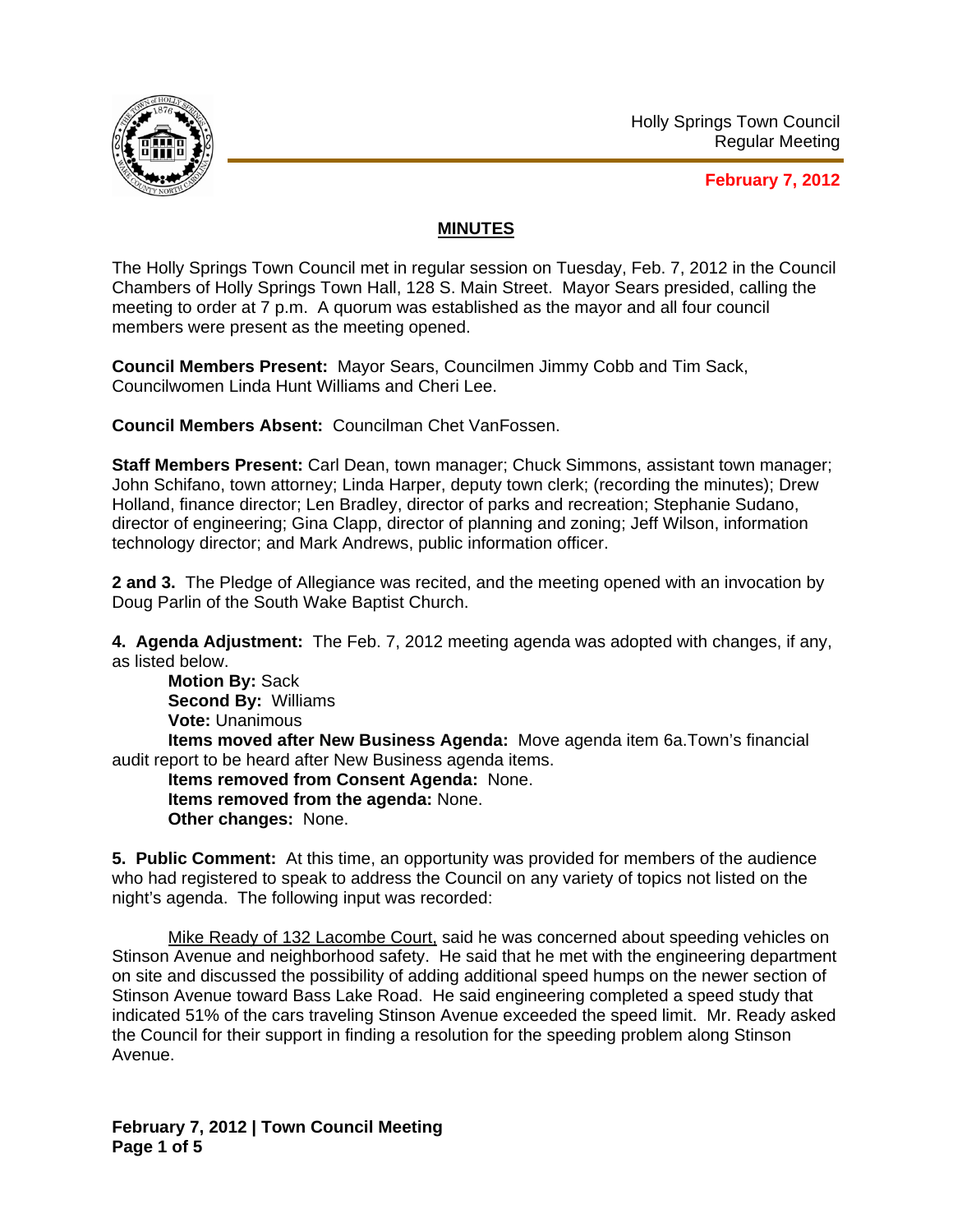Phil Matthews, 1901 Navan Lane, Garner, Wake County Commissioner, remarked on the good economic condition of both Holly Springs and Wake County. He said that he and the other commissioners of Wake County are working to promote economic growth in the County. He thanked the Council for allowing him to visit.

Hank Dickson, 504 Sandy Point Way, said that he was concerned about the distribution of the Community Agency Grants funds to the following: Fuquay-Varina Food Bank in the amount of \$1,000; Kraft Family YMCA, in the amount of \$500; Southern Wake Academy, in the amount of \$500 and Interact of Wake County in the amount of \$500. He said that he would prefer to see Holly Springs tax dollars stay within Holly Springs.

**7. Consent Agenda:** The Council approved a motion to approve all items on the Consent Agenda. The motion carried following a motion by Councilman Sack, a second by Councilman Cobb and a unanimous vote. The following actions were affected:

7a. Resolution 12-02 – The Council adopted Resolution 12-02 adopting the Wake County Analysis of Impediments to Fair Housing Choice Study to be used in implementation of the Town's community development programs. *A copy of Resolution 12-07 is attached to these minutes.*

7b. Fire Station Contract Amendment– The Council approved to amend the Maurer Architecture fire station construction contract in an amount not to exceed \$24,460 and adopt budget amendment. *A copy of the budget amendment is attached to these minutes.*

7c. Fire Station Testing and Inspection Contract – The Council approved to amend the Falcon Engineering fire station testing and inspections contract in an amount not to exceed \$26,520 and adopt budget amendment. *A copy of the budget amendment is attached to these minutes.*

7d. FY 2011-12 Fee Schedule Amendment - The Council adopted an amendment to the FY 2011-12 fee schedule regarding farmers market vendor fees. *A copy of the 2011-12 fee schedule is attached to these minutes.*

7e. Avent Ferry Road Fire Station Easement - The Council approved to grant an easement to Progress Energy for the Avent Ferry Road fire station.

7f. Park and Recreation Policy Amendment – The Council approved to amend parks and recreation policies to cover picnic shelter rentals and reservations.

**8a. Paperless Agenda System–** Mr. Wilson explained at the Jan. 3 Town Council meeting that staff discussed the possibility of converting the Town Council agenda packet to a "paperless packet," through the use of either laptops or electronic tablets. This delivery of information would replace Council member's individual notebooks and reams of paper that are printed each month, this method would also be used for all regular and special meetings for which agenda packets are prepared.

He said the Council's direction on Jan. 3 was for staff to further investigate the use of tablets and to provide Council with more information for this option. The use of laptops was ruled out due to cost and insufficient portability.

In follow-up, staff investigated two options for tablet devices. The Clerk's office looked at other benefits and costs of paperless agenda packet systems.

He said staff extrapolated costs out over a four-year Council term in order to find the lowest common denominators for comparison between all the options. The bottom-line findings indicated tablets are the cheapest option, even over old-fashioned paper agendas.

 After discussion all Council members were in consensus to move forward with a paperless agenda process and to provide Council members with iPad devices – along with all the applications that would be needed to make the iPads functional and cell phone data plan service contracts.

**February 7, 2012 | Town Council Meeting Page 2 of 5**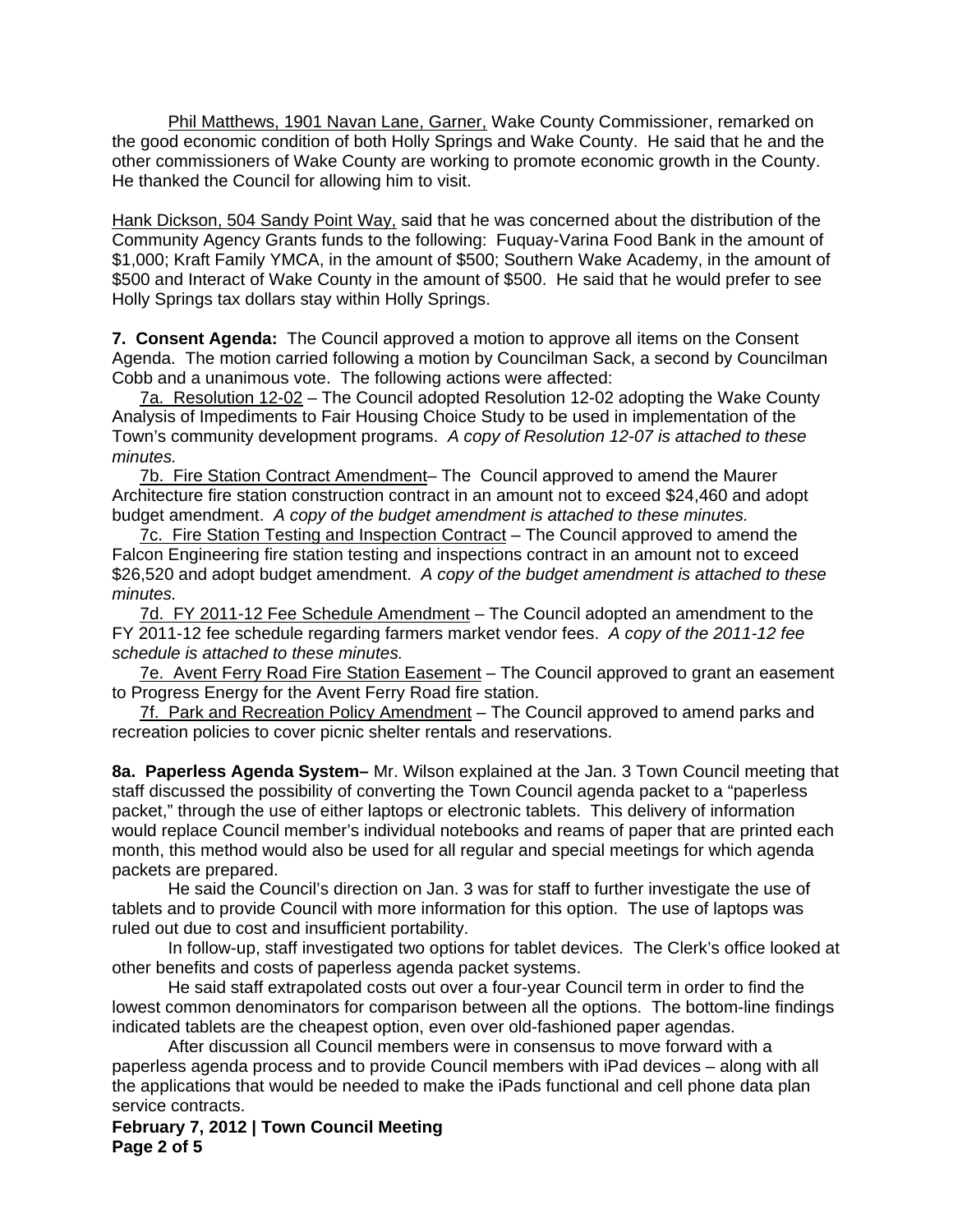**9a. 2011-12 Community Agency Grants–** Councilman Cobb said the committee met to review the applications submitted for consideration in the 2011-2012 Community Agency Grants program. Application packets had been distributed to all groups who had requested them in October 2011.

 He said the Council has received a total of 13 applications requesting \$23,900 in funding. There is \$15,000 available in that line item.

 Councilwoman Williams asked Mr. Bradley about the Springs Dance Company request of waiving the Hunt Recreation Center rental fees.

Mr. Bradley said the Springs Dance Company is asking for waiving of W.E. Hunt Recreation Center rental fees as well as funding support from the town. He said that he did not have enough information to make an estimate of the waiver request.

After much discussion the Council Members were not in favor of waiving the facility rental fees and agreed they did not have enough information to make a decision on the Springs Dance Company grant request and to defer action until received more information.

Councilman Cobb and Councilwoman Williams reviewed the Southern Wake Academy and Fuquay-Varina Food Pantry request and how they serve Holly Springs' residents.

**Action:** The Council approved a motion to award Community Agency Grants to the following as recommended by the grant review committee of Councilman James Cobb and Councilwoman Williams with the exception of deferring action on the Springs Dance Company grant request for waiving of W. E. Hunt Recreation Center rental fees until receive more information:

| <b>Holly Springs Women's Club</b>   | \$<br>500 |
|-------------------------------------|-----------|
| F-V Emergency Food Pantry           | \$1,000   |
| <b>HS Rotary Club</b>               | \$1,500   |
| <b>HSHS Band Boosters</b>           | \$1,000   |
| <b>HSHS PTSA</b>                    | \$1,750   |
| Golden Hawks Club, Inc.             | \$1,750   |
| Southern Wake Academy               | \$500     |
| <b>HS Food Cupboard</b>             | \$2,350   |
| <b>Holly Springs Community Band</b> | \$1,500   |
| <b>Kraft Family YMCA</b>            | \$500     |
| <b>Holly Grove Elementary ESPTA</b> | \$1,750   |
| Interact of Wake County             | 500<br>\$ |
| <b>Springs Dance Company</b>        | \$400     |
| Total:                              | \$15,000  |
| <b>Motion By: Williams</b>          |           |
| Second By: Sack                     |           |
| Vote: Unanimous                     |           |

**9b. Board of Adjustment Appointments –** Ms. Clapp said at the Dec. 6 Town Council meeting, the Board of Adjustment (BOA) in-town alternate member Brian Woomer was appointed by the Town Council to fill a full three-year term as a regular in-town member with a term to end Dec. 31, 2014.

 The Council filled the remaining year of Mr. Woomer's vacated alternate term by appointing applicant Burton Bailey.

 At the January BOA organization and orientation meeting, Mr. Bailey was sworn in as an in-town alternate member; however, Mr. Woomer has advised that he cannot accept the regular member role and wishes to remain as an alternate.

 Since Mr. Bailey already has accepted and been sworn in to fill Mr. Woomer's vacated alternate member term, there are no alternate terms available for Mr. Woomer to fill.

**February 7, 2012 | Town Council Meeting Page 3 of 5**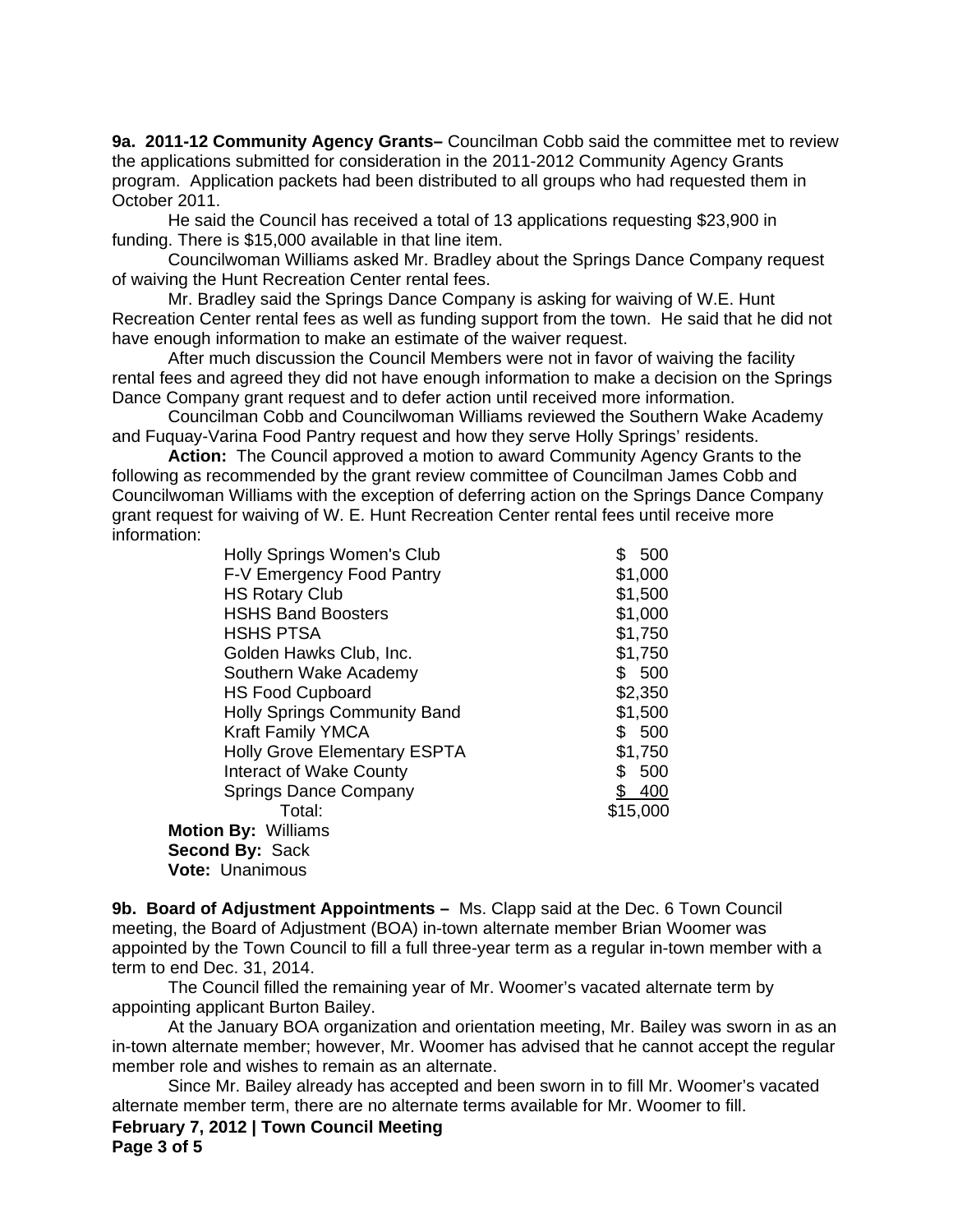The Council has two options:

- 1. Fill the in-town regular member vacancy that Mr. Woomer has declined by moving an in-town alternate member to the seat. This would create an in-town alternate vacancy to which the Council could appoint Mr. Woomer. Alternates are Baxter Walker, whose term would end Dec. 31, 2013, and Mr. Bailey, whose term would end Dec. 31, 2012.
- 2. Appoint another applicant as a regular member to fill the three-year term ending Dec. 31, 2014 and keep the alternate members as they are.

**Action:** The Council approved a motion to appoint Baxter Walker as an in-town regular member on the Board of Adjustment with a three-year term ending Dec. 31, 2014 and appoint Brian Woomer to an in-town alternate member on the Board of Adjustment with a term ending Dec. 31, 2013.

**Motion By:** Williams  **Second By:** Sack  **Vote:** Unanimous

**9c. Friendship Site Project –** Ms. Sudano said in support of the Economic Development Department's concentrated efforts to gain the State's requirements for certification of the Friendship site, this proposal is for completion of the required sewer design, permitting, and associated platting for the site. The proposal is with Withers and Ravenel, the design firm who completed design, permitting, and platting of a waterline and a portion of the sewer system to serve the Friendship site last year. The pump station location and force main discharge location were unknown at that time, but a decision has subsequently been made on these items in order to permit the sewer design and associated tasks to be completed.

Ms. Sudano said the proposed amendment is in the amount of \$200,000 and covers the design, permitting, environmental, platting, and geotechnical services for 11,000 linear feet of force main and a pump station.

**Action:** The Council approved a motion to approve amendment to Withers and Ravenel contract for sewer design, permitting, and associated platting for the Friendship site project and adopt budget amendment in the amount of \$200,000.

**Motion By:** Sack  **Second By:** Williams  **Vote:** Unanimous *A copy of the budget amendment is attached to these minutes.*

This item was moved to be heard after new business agenda items during agenda adjustments.

**6a. Town's Audit Report –** Mr. Drew Holland presented to the Council the Town's financial statements for the fiscal year ending June 30, 2011.

 Christopher K. Abbott, CPA, PA explained and reviewed with the Town Council his firm's findings after a review of the financial statements of the town's activities and record keeping.

All-in-all, Mr. Abbott said the Town was in good standing.

**Action:** The Council approved a motion to accept the findings contained in the report and management letter.

**Motion By:** Sack **Second By:** Williams

**Vote:** Unanimous

*A* c*opy of the Town's management letter is incorporated into these minutes as addendum pages.*

**February 7, 2012 | Town Council Meeting Page 4 of 5**